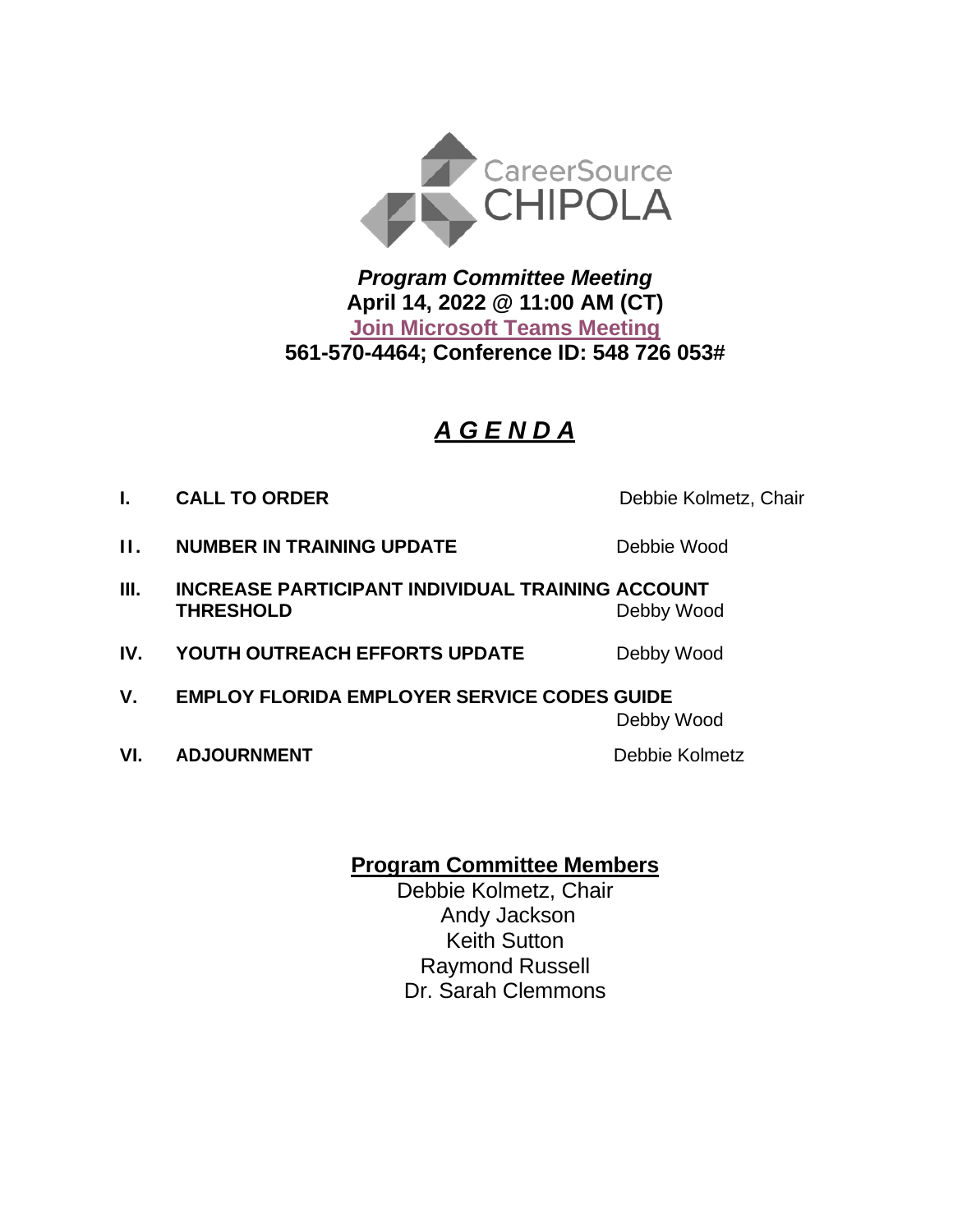## **NUMBER IN TRAINING UPDATE**

**Background:** The Workforce Innovation and Opportunity Act (WIOA) established performance accountability indicators and performance reporting requirements to assess the effectiveness in achieving positive outcomes for individuals served by workforce programs. To measure performance, we must first have individuals enrolled in training to complete the program, gain a credential, and enter employment. The information listed below gives you a quick glance of the number of individuals currently enrolled in occupational skills and on-the-job training:

|                     |                             | <b>DISLOCATED</b>   |                     |
|---------------------|-----------------------------|---------------------|---------------------|
|                     |                             | <b>WORKER</b>       | <b>ON-THE-JOB</b>   |
|                     | ADULT PROGRAM YOUTH PROGRAM | <b>PROGRAM</b>      | <b>TRAINING</b>     |
| <b>TRAINING</b>     | <b>TRAINING</b>             | <b>TRAINING</b>     | <b>PROGRAM</b>      |
| <b>PARTICIPANTS</b> | <b>PARTICIPANTS</b>         | <b>PARTICIPANTS</b> | <b>PARTICIPANTS</b> |
|                     |                             |                     |                     |
| 22                  | 43                          |                     |                     |
|                     |                             |                     |                     |

These numbers only reflect ACTIVE cases and do not include any of the numbers of closed/exited participants who are in the mandatory 12-month follow-up period.

### **For Information Only – NOT AN ACTION ITEM**

#### **INCREASE PARTICIPANT INDIVIDUAL TRAINING ACCOUNT THRESHOLD**

**Background:** At the March meeting, the Board approved the increase of the supportive services threshold from \$2,000 to \$4,000 per Program Year (July 1 – June 30). Based on this change, there is a need to increase the Individual Training Account (ITA) threshold from \$5,000 to \$7,000. This amount includes the tuition, books, fees, uniforms, and transportation assistance.

**Increase the Individual Training Account threshold from \$5,000 to \$7,000. \*\*\*ACTION ITEM**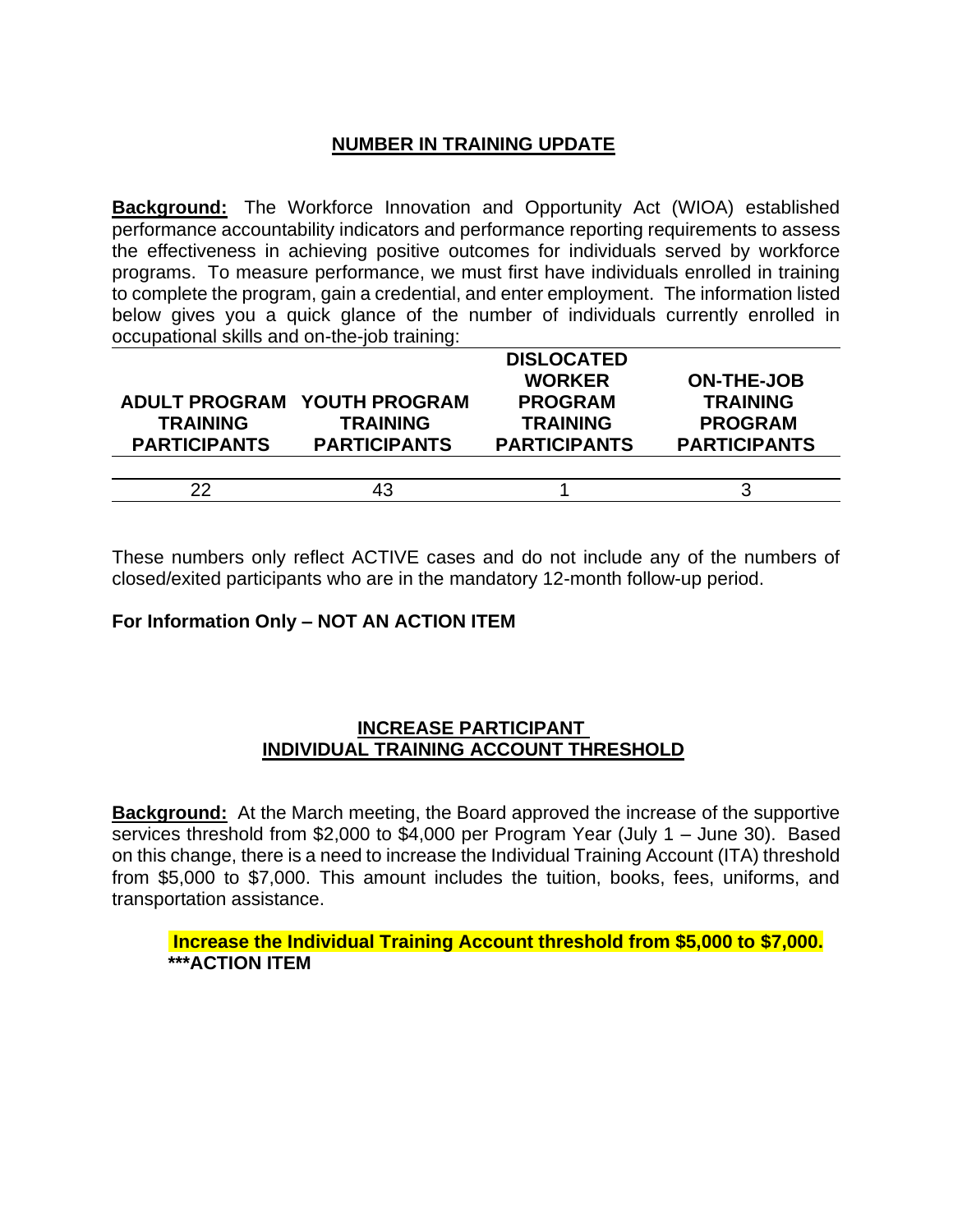## **YOUTH OUTREACH EFFORTS UPDATE**

# **For Information Only**

### **Background:**

CareerSource Chipola (CSC) staff team members have worked diligently since February 2022 to increase awareness of youth services in the five-county service delivery area. The purpose of the outreach was to make youth aware of services provided by CareerSource Chipola (continuing education, on-the-job training, work experience, etc.). Also, to inform the youth and area high school personnel about the upcoming Career Fair scheduled for April 19 at Evangel Church. The youth were informed that employers from Transportation, Distribution & Logistics, and Construction would be available to discuss career opportunities and engage youth in "hands-on" real work activities. **As of this date, 14 area high schools were visited by the CSC staff and provided in-person information about upcoming events!!!**

### **EMPLOY FLORIDA EMPLOYER SERVICE CODES GUIDE**

### **For Information Only**

**Background**: The Department of Economic Opportunity (DEO) organized five (5) weekly calls for the purpose of updating the Employ Florida Employer Services Code Guide which had not been updated since the initial rollout of Employ Florida. However, in the interim, DEO experienced changes in management and the release has been delayed. Due to the need for staff to have a current information regarding service codes that allow the workforce board to earn performance credit, CareerSource Chipola staff created their version of the Guide and provided to staff. The attached Guide will provide information to the Committee and the Board about the Employer Service Codes that allow for credit in providing "high-value services" to employers.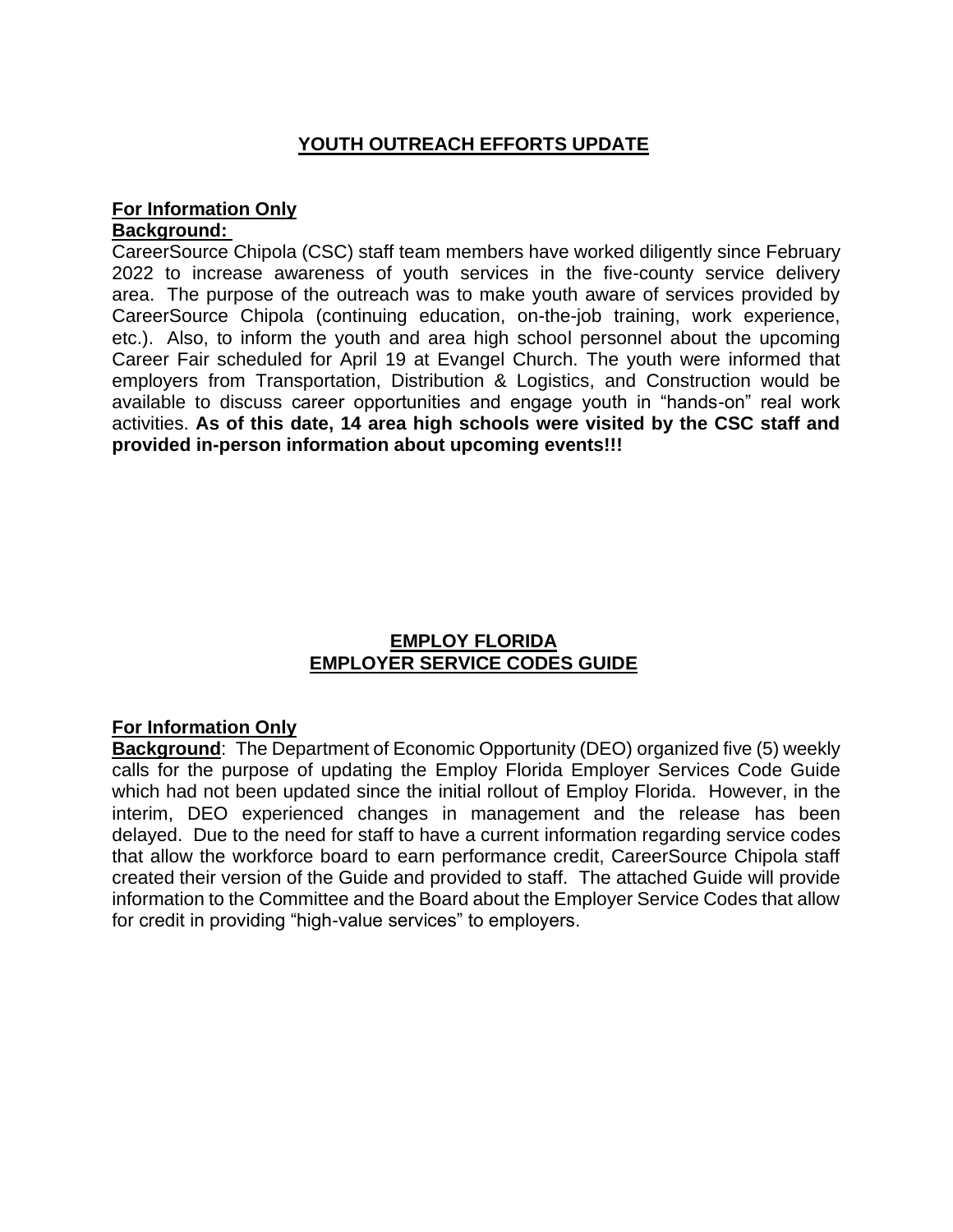### **EMPLOY FLORIDA EMPLOYER SERVICE CODES GUIDE**

#### **How to Use This Guide**

This guide is designed to provide guidance for Local Workforce Development Boards ((LWDBs) to properly record employer service codes in Employ Florida (EF). The tables below identify service code numbers and titles, corresponding definitions, documentation requirements or suggestions and sample case note language. Case notes serve as a running commentary which document staff and employer interactions that can assist with future service provision. It is essential that case notes contain clear and concise information. The requirements specified in this guide are the minimum requirements as defined by the Department of Economic Opportunity (DEO). Local policy may require more restrictive criteria for service code use and documentation.

## **Employer Service Codes**

| EF<br><b>Service</b><br>Codes | <b>EF</b> Service Code Title                        | Definition                                                                       | Requirements, Suggestions, Sample<br>Documentation, Case Notes, and<br>Other Considerations Documentation<br>Requirements                        |
|-------------------------------|-----------------------------------------------------|----------------------------------------------------------------------------------|--------------------------------------------------------------------------------------------------------------------------------------------------|
| <b>E01</b>                    |                                                     |                                                                                  | <b>On-site Visit – has to be</b> A physical on-site visit by Suggested-Documentation: Case note the                                              |
|                               | an in-person visit                                  |                                                                                  | career center staff to andate and location of the visit and the                                                                                  |
|                               |                                                     | employer's place of business, outcome.                                           |                                                                                                                                                  |
|                               |                                                     | or an employer's visit to the                                                    |                                                                                                                                                  |
|                               |                                                     | career center, to market career                                                  |                                                                                                                                                  |
|                               |                                                     | center career center services,                                                   |                                                                                                                                                  |
|                               |                                                     | obtain new employer accounts,                                                    |                                                                                                                                                  |
| <b>E02</b>                    |                                                     | etc.                                                                             |                                                                                                                                                  |
|                               | <b>Provided Job Fair</b><br>Services - for use with | <b>Documents</b><br>an                                                           | employer's Suggested-Documentation: Case note the                                                                                                |
|                               | <u>when serving multiple</u>                        |                                                                                  | participation in a job fairdate and location of the job fair as well as<br>conducted by or in conjunction the corresponding job order number(s). |
|                               | <b>employers</b>                                    | with the career center. A job                                                    |                                                                                                                                                  |
|                               |                                                     | order(s) must be entered into                                                    |                                                                                                                                                  |
|                               |                                                     | the management information                                                       |                                                                                                                                                  |
|                               |                                                     | system prior to the date of the                                                  |                                                                                                                                                  |
|                               |                                                     | event to ensure proper referral                                                  |                                                                                                                                                  |
|                               |                                                     | and placement procedures are                                                     |                                                                                                                                                  |
|                               |                                                     | followed.                                                                        |                                                                                                                                                  |
| E03                           | Provided Job Order                                  |                                                                                  | Documents follow-up with an Suggested-Documentation: Case note the                                                                               |
|                               |                                                     |                                                                                  | Follow-up Services – can employer regarding an existing specific follow-up that was performed on                                                 |
|                               |                                                     |                                                                                  | be used when reviewing job order. Follow-up includes, the job order. Also, enter case notes                                                      |
|                               |                                                     | and approving job orders but is not limited to, edits to about contact attempts. |                                                                                                                                                  |
|                               | entered by employer                                 | the job order to add or delete                                                   |                                                                                                                                                  |
|                               |                                                     |                                                                                  | information, verification of Example: Job order appears to lack referral                                                                         |

**YELLOW HIGHLIGHTING INDICATES "HIGH-VALUE SERVICE" – CSC receives additional performance credit for these services.**

> referral results enhancements to  $order/position$  to *responses. Contacted employer to discuss competitive wages to determine if she would like to modify the current salary to attract jobseekerjob seekers.*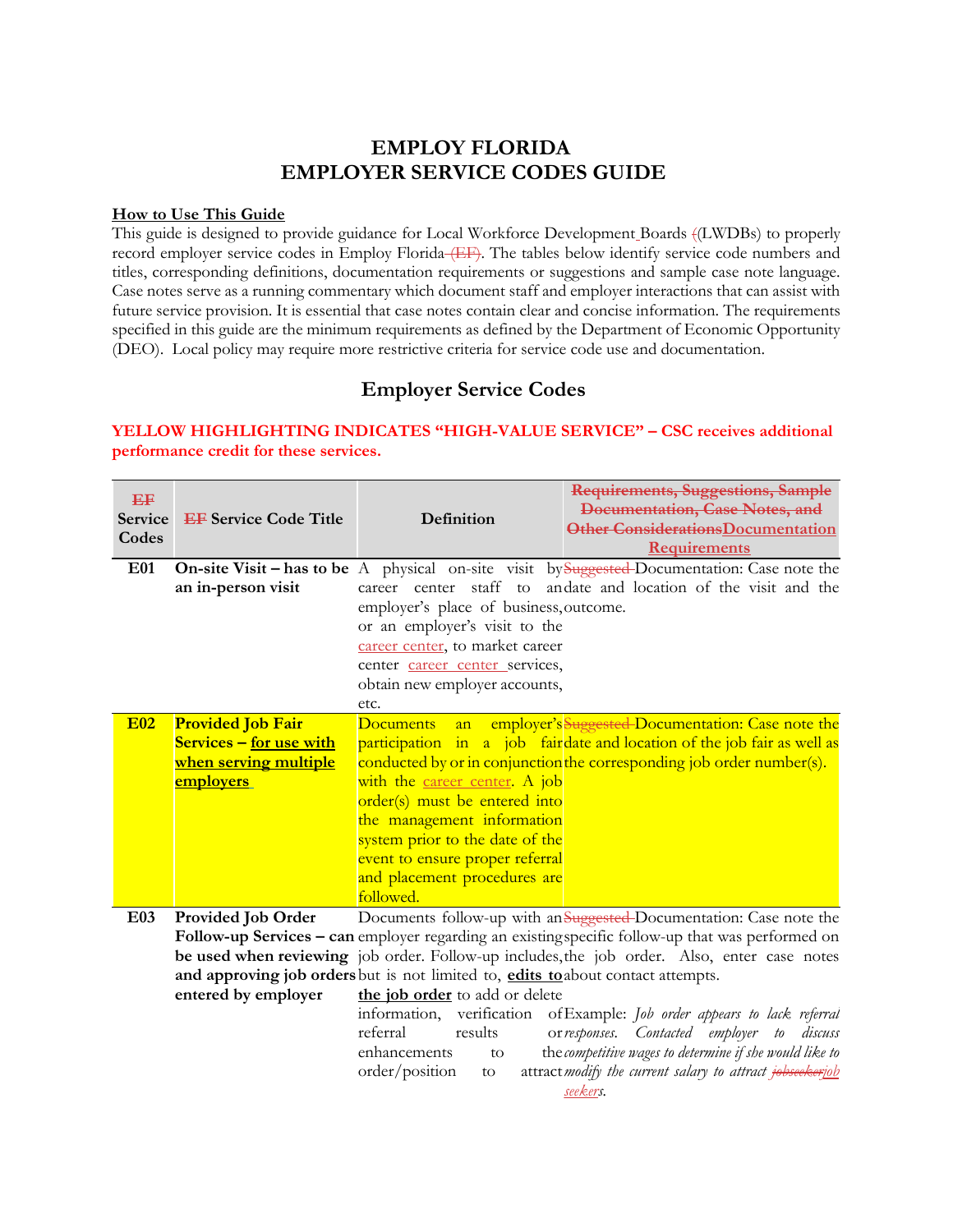|            |                               | jobseekerjob seekers to request                                                                                    |
|------------|-------------------------------|--------------------------------------------------------------------------------------------------------------------|
|            |                               | a referral.                                                                                                        |
| <b>E04</b> | <b>Provided Mass</b>          | recruitment Suggested Documentation: Case note the<br><b>Documents</b><br>$\overline{a}$                           |
|            | <b>Recruitment Services -</b> | event that occurs at the career date, name of the company, title of                                                |
|            | used when serving one         | center, the employer's place of employer staff member, phone number,                                               |
|            |                               | (1) employer. "Mass" is business or other location with and email address. Also, location of the                   |
|            | not defined by DE.            | career center involvement.<br>event.                                                                               |
|            |                               |                                                                                                                    |
|            |                               | Mass recruitments consist of a                                                                                     |
|            |                               | one-time event to staff new or                                                                                     |
|            |                               | businesses.<br>expanding                                                                                           |
|            |                               | Employers must be registered                                                                                       |
|            |                               | in EF with vacant position(s)                                                                                      |
|            |                               | job order(s) on file prior to the                                                                                  |
|            |                               | date of the mass recruitment to                                                                                    |
|            |                               | ensure referral procedures are                                                                                     |
|            |                               | properly followed to obtain                                                                                        |
|            |                               | placement credit.                                                                                                  |
| <b>E05</b> |                               | Provided Detailed Labor The career center conducted Suggested-Documentation: Case note the                         |
|            | <b>Market Study (Also,</b>    | an in-depth labor market studytype of labor market information                                                     |
|            | includes Wage Study           | for a business opening in the provided and the reason (expansion,                                                  |
|            | information)                  | area or seeking to expand itsetc.).                                                                                |
|            |                               | current operation. The study                                                                                       |
|            |                               | include<br>may<br>data<br>$_{\text{on}}$                                                                           |
|            |                               | competitive wages, available                                                                                       |
| <b>E06</b> |                               | labor force, etc.<br><b>Provided Candidate Pre-</b> Documents screening services, Suggested Documentation: Name of |
|            | <b>Screening for Employer</b> | such as résumé or application employer                                                                             |
|            | (includes suppressed          | review, that were provided to                                                                                      |
|            | and non-suppressed            | applicants<br>to<br>determine                                                                                      |
|            | orders)                       | whether a job order referral is                                                                                    |
|            |                               | appropriate.                                                                                                       |
| E07        |                               | Promotional Telephone Documents marketing calls Suggested-Documentation: Case note the                             |
|            | Call                          | made to businesses to promotedate<br>and<br>summarize<br>information                                               |
|            |                               | the 'scareer center's businessexchanged during the call. Case notes                                                |
|            |                               | services. These calls may serve should show the attempts made to reach                                             |
|            |                               | as an introductory call, anthe employer but can be recorded as                                                     |
|            |                               | alternative to on-site visits, "unsuccessful" if the employer cannot be                                            |
|            |                               | follow-up to employers whose reached.                                                                              |
|            |                               | account hasn't had any recent                                                                                      |
|            |                               | activity, etc. Note: Leaving a Example: Contacted employer on 10/20/138                                            |
|            |                               | voicemail is not sufficient to introduce the one-stop and services available.                                      |
|            |                               | for use of this code. Must Spoke with Chuck who is interested in hearing                                           |
|            |                               | actualmore about how we can assist the company.<br>have<br>an                                                      |
|            |                               | conversation.<br>Scheduled an on-site visit for $10/27/138$ at                                                     |
|            |                               | 11 a.m.                                                                                                            |
| E08        |                               | Reviewed Résumés and Recorded when staff reviewed Suggested Documentation: Case note                               |
|            | <b>Referred</b>               | jobseekerjob seeker résumés should include the name of the qualified                                               |
|            | Eligible/Qualified            | referred<br>qualified candidate that was referred to the<br>and                                                    |
|            | <b>Individuals</b>            | candidates that met the employer.                                                                                  |
|            |                               | minimum qualifications.                                                                                            |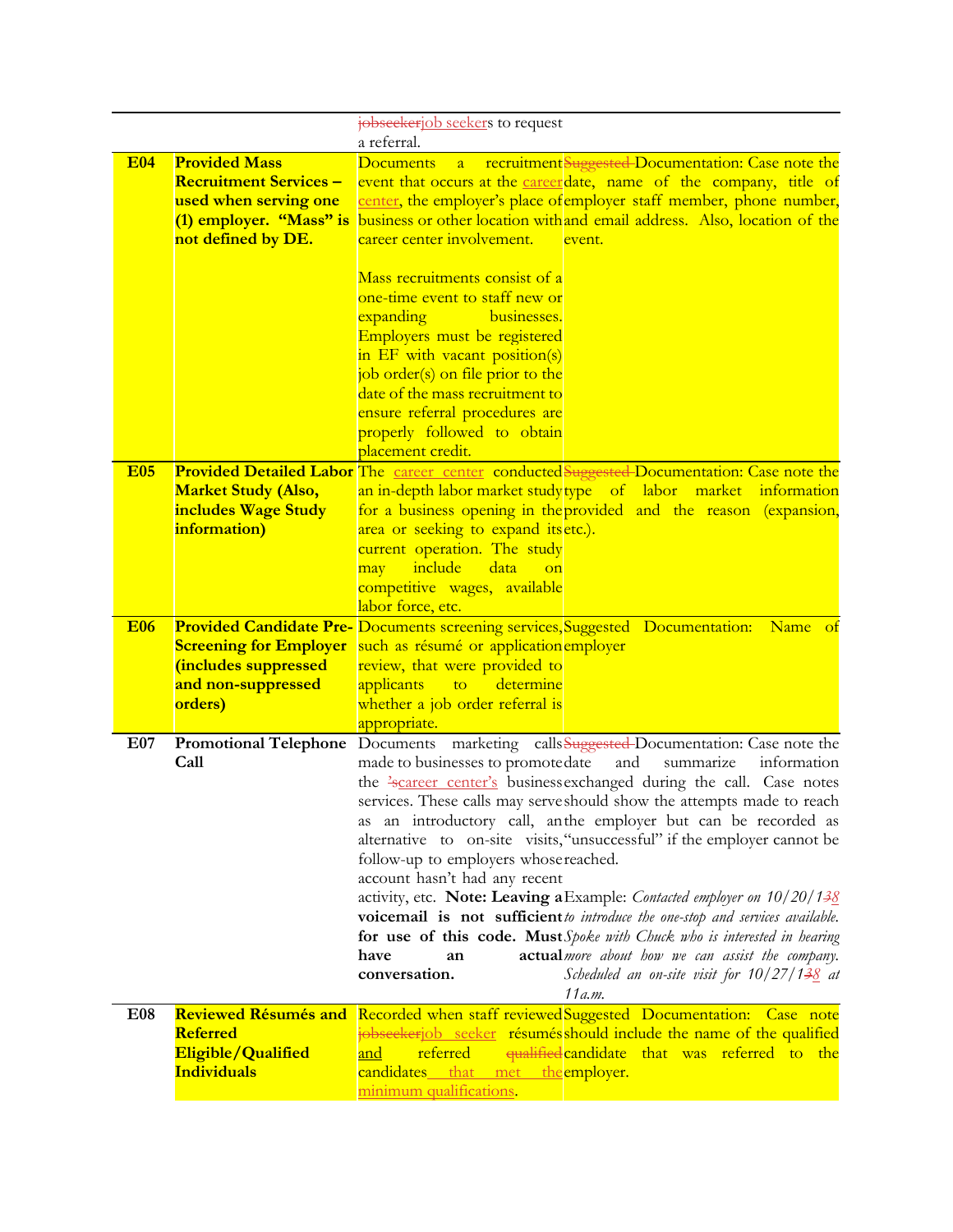| E09             | Delivered                  | Staff<br>delivered Suggested Documentation: Case note                       |
|-----------------|----------------------------|-----------------------------------------------------------------------------|
|                 | Applications/Résumés       | applications/résumés to the should include the name of the job seeker       |
|                 |                            | If for whom the application/resume was<br>employer.                         |
|                 |                            | application/resume<br>emailed, delivered. If there is a significant number  |
|                 |                            | confirmation of receipt by theof applications/resumes, reference should     |
|                 |                            | employer must be received and be recorded that a large number was           |
|                 |                            | documented.<br>provided to the employer. Note: CSC                          |
|                 |                            | does not typically have large numbers                                       |
|                 |                            | of applications/resumes to deliver.                                         |
| E <sub>10</sub> | <b>Veteran Services</b>    | business Suggested-Documentation: Case note the<br><b>Documents</b><br>when |
|                 |                            | preferably specific information discussed and results<br>services<br>staff, |
|                 |                            | Consolidated<br>Positions of the contact.                                   |
|                 |                            | (LVER/DVOPs),<br>contact                                                    |
|                 |                            | employers to discuss listing job                                            |
|                 |                            | orders for veterans and other                                               |
|                 |                            | veteran services. This code                                                 |
|                 |                            | may be recorded to document                                                 |
|                 |                            | assistance provided to federal                                              |
|                 |                            | contractors who are required                                                |
|                 |                            | to list job orders in the state's                                           |
|                 |                            | job bank.                                                                   |
| E11             | <b>Information Package</b> | Staff provided the employer an Suggested-Documentation: Case note the       |
|                 | Provided                   | information package about the specific information provided to the          |
|                 |                            | career center career center employer.                                       |
|                 |                            | services.                                                                   |
| <b>E12</b>      | <b>On-site Workshop-</b>   | Staff providesd a workshop at Suggested-Documentation: Case note the        |
|                 | Recruitment                | the employer's business or the specific workshop conducted.                 |
|                 |                            | regarding<br>center<br>career                                               |
|                 |                            | recruitment techniques.                                                     |
| <b>E13</b>      | On-site Workshop -         | Staff providesd a workshop at Suggested-Documentation: Case note the        |
|                 | <b>Retention</b>           | the employer's business, career specific workshop conducted.                |
|                 |                            | center, or virtually on strategies                                          |
|                 |                            | retain<br>their<br>current<br>to                                            |
|                 |                            | workforce.                                                                  |
| E14             | <b>Provided MSFW</b>       | Typically provided by MigrantSuggested-Documentation: Case note             |
|                 | Information                | Workerpertinent information that other staff may<br>Seasonal<br>Farm        |
|                 |                            | (MSFW) Outreach Worker.need to be aware of, such as follow-up               |
|                 |                            | Staff provide employers with requests or other actions that need to be      |
|                 |                            | information regarding MSFW taken.                                           |
|                 |                            | services offered by the career                                              |
|                 |                            | center to include agricultural                                              |
|                 |                            | job order listing,<br>available                                             |
|                 |                            | labor, employment eligibility                                               |
|                 |                            | services, etc. An actual visit                                              |
|                 |                            | does not have to occur.                                                     |
| E <sub>15</sub> | <b>Provided Federal</b>    | staff:<br>1) Suggested - Documentation: Case note<br>Recorded when          |
|                 | <b>Bonding Information</b> | an whether information was provided about<br>provide information to         |
|                 |                            | employer about the <b>Federal</b> the Federal Bonding Program or a bond     |
|                 |                            | Bonding Program<br>2) was issued to the employer. If a bond was<br>or,      |
|                 |                            | processed a bond for theissued to the employer, document the                |
|                 |                            | employer on the jobseekerjob                                                |
|                 |                            |                                                                             |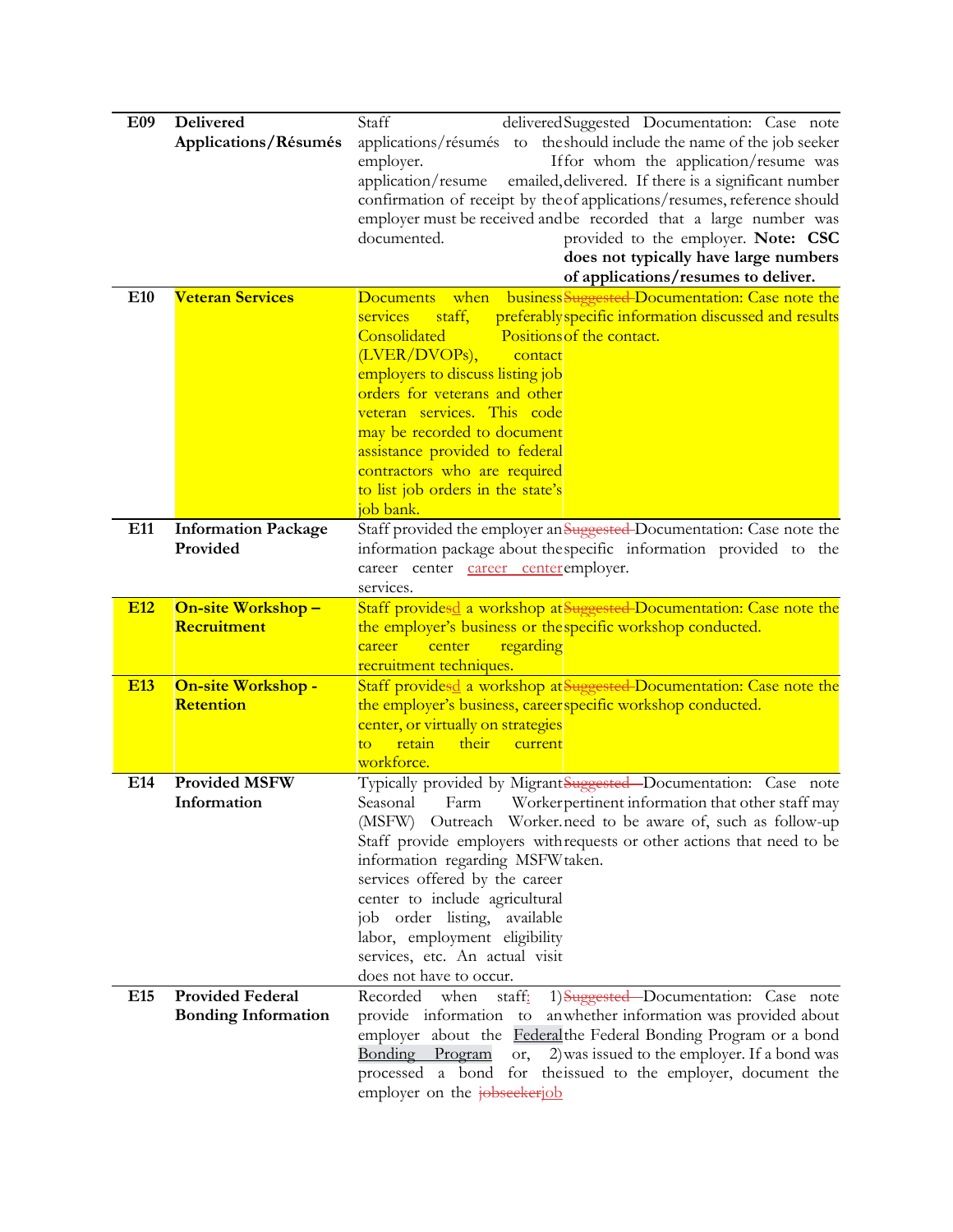|                 |                               | seeker's behalf. The bond <del>jobseeker</del> job seeker's name, start date and                   |
|-----------------|-------------------------------|----------------------------------------------------------------------------------------------------|
|                 |                               | does not have to be issued to source of verification of employment.                                |
|                 |                               | record this code.                                                                                  |
| E16             | <b>Provided Alien-Foreign</b> | Recorded when staff provides N/A                                                                   |
|                 | <b>Labor Certification</b>    | information regarding career                                                                       |
|                 | Information                   | center services or job order                                                                       |
|                 |                               | listing information to foreign                                                                     |
|                 |                               | labor employers or their law                                                                       |
|                 |                               | offices.                                                                                           |
| E17             | <b>Agricultural Housing</b>   | Recorded when staff inspects Suggested-Documentation: Case note the                                |
|                 | Inspection                    | date and findings from the inspection.<br>migrant housing.                                         |
| E18             | <b>Provided Workforce</b>     | Recorded when staff provides N/A_Documentation: Case_note_the                                      |
|                 | <b>Development Training</b>   | about trainingspecific information provided to the<br>information                                  |
|                 | Information                   | available employer.<br>opportunities                                                               |
|                 |                               | through the career center. This                                                                    |
|                 |                               | may be information about on                                                                        |
|                 |                               | the job training, customized                                                                       |
|                 |                               | training, incumbent worker                                                                         |
|                 |                               | training or other workforce                                                                        |
|                 |                               | training.                                                                                          |
| E19             | <b>Provided Tax</b>           | Recorded when employer tax Suggested-Documentation: Case note the                                  |
|                 | Credit/WOTC                   |                                                                                                    |
|                 |                               | credit information is provided, specific tax credit information provided.                          |
|                 | Information                   | such as the Work Opportunity                                                                       |
|                 |                               | Tax Credit (WOTC).                                                                                 |
| E20             | Provided                      | Recorded when staff provides Suggested-Documentation: Case note the                                |
|                 |                               | <b>EEO/Affirmative Action</b> information relative to listing specific EEO law discussed and other |
|                 | Information                   | job orders that comply withconcerns or issues addressed. Case note                                 |
|                 |                               | equal employment opportunity information provided about affirmative                                |
|                 |                               | (EEO) laws or affirmative action listings.                                                         |
|                 |                               | action requirements.                                                                               |
| E21             | <b>Provided Information</b>   | Recorded when other codes Required Documentation: Case note the                                    |
|                 |                               | not Otherwise Classified cannot specifically identify anspecific service/activity provided and the |
|                 |                               | - this code is for limited activity/service provided to anoutcome.                                 |
|                 | use.                          | Note: $\frac{1}{2}$ his code should not be used to<br>employer.                                    |
|                 |                               | record information for which there is an                                                           |
|                 |                               | existing code.                                                                                     |
| E <sub>22</sub> |                               | Provided other Training Recorded when other codes do Required Documentation: Case note the         |
|                 | <b>Service Not Otherwise</b>  | not identify the specific type of specific service/activity provided and the                       |
|                 | Classified                    | training service provided.<br>outcome.                                                             |
|                 |                               | Note: $\frac{1}{2}$ his code should not be used to                                                 |
|                 |                               | record information for which there is an                                                           |
|                 |                               | existing code.                                                                                     |
| E23             | <b>Applicant Background</b>   | Recorded when staff provides Suggested-Documentation: Case note                                    |
|                 | Check                         | information to an employerinformation about the company the                                        |
|                 |                               | obtain employer was referred to contact.<br>how<br>about<br>to                                     |
|                 |                               | background check services.                                                                         |
| E24             | <b>Business Incentive</b>     | Recorded when staff provides Suggested-Documentation: Case note the                                |
|                 | Information                   | employers with information type of incentive information provided.                                 |
|                 |                               | regarding<br>available business                                                                    |
|                 |                               | incentives.                                                                                        |
|                 |                               |                                                                                                    |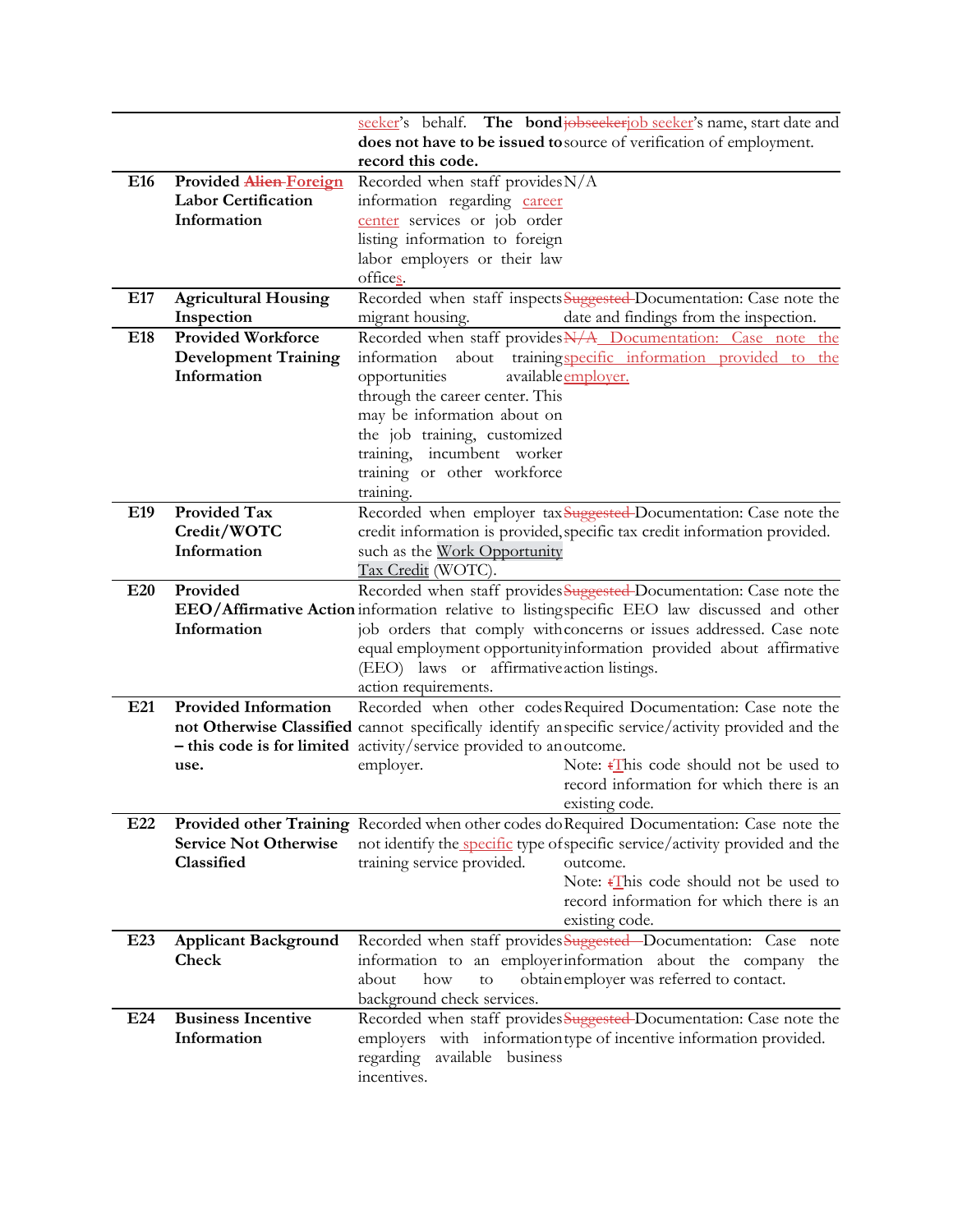| E <sub>25</sub> | <b>Customized Training -</b>    | Recorded when staff provided Suggested-Documentation: Case note the                                                                          |
|-----------------|---------------------------------|----------------------------------------------------------------------------------------------------------------------------------------------|
|                 | <b>WIOA</b>                     | an employer with information information provided. If a contract was                                                                         |
|                 |                                 | customized established, case note information about<br>about<br><b>WIOA</b>                                                                  |
|                 |                                 | training or entered into athe contract or the location where the                                                                             |
|                 |                                 | customized training contract. information may be obtained.                                                                                   |
|                 |                                 | This code is for work-based                                                                                                                  |
|                 |                                 | training.                                                                                                                                    |
| E26             | <b>Drug Screening</b>           | Recorded when staff provides Suggested-Documentation: Case note                                                                              |
|                 |                                 | an employer with information information about the company the                                                                               |
|                 |                                 | about where they may obtain employer was referred to contact.                                                                                |
|                 |                                 | drug screening services.                                                                                                                     |
| E27             | <b>Employer Contact</b>         | Recorded when staff makes Suggested-Documentation: Case note the                                                                             |
|                 |                                 | contact with an employer at anoutcome of the employer contact (e.g.                                                                          |
|                 |                                 | event, such as a Chamber of future appointments, job orders obtained,                                                                        |
|                 |                                 | Commerce meeting, to obtaininterested in training services, etc.).                                                                           |
|                 |                                 | new accounts, discuss services,                                                                                                              |
|                 |                                 | job orders, etc.                                                                                                                             |
| E28             | <b>Employer Relations</b>       | Recorded when staff serve on Documentation: Case note the date of the                                                                        |
|                 | Committee                       | an employer's committee to advisory committee meeting and which                                                                              |
|                 |                                 | improve their employer -staff member attended.                                                                                               |
|                 |                                 | employee relations.                                                                                                                          |
| <b>E29</b>      | <b>Employer Workshop-</b>       | Recorded when the career Suggested-Documentation: Case note the                                                                              |
|                 | can be at the employer's center | ortype of workshop<br><del>p</del> career hosts<br>provided<br>and                                                                           |
|                 | location or virtual             | facilitates a workshop for the information about the audience, materials                                                                     |
|                 |                                 | and/or<br>the presented, etc.<br>employer                                                                                                    |
|                 |                                 | employer's staff. WorkshopNote: <i>Elmis</i> code should not be used to                                                                      |
|                 |                                 | record information for which there is an<br>topics may vary.                                                                                 |
|                 |                                 | existing code. (E12 & E13)                                                                                                                   |
| <b>E30</b>      |                                 | Entered Into Recruiting Recorded when staff has Suggested-Documentation: If an oral                                                          |
|                 | <b>Agreement</b>                | entered into a written or oral agreement is entered into, case note the                                                                      |
|                 |                                 | agreement with an employer to information exchanged. If the agreement                                                                        |
|                 |                                 | provide recruitment services. is written, case note the location of the                                                                      |
|                 |                                 | document.                                                                                                                                    |
| <b>E31</b>      | <b>Incumbent Worker</b>         | staff has Suggested Documentation: Case note the<br>Recorded when                                                                            |
|                 | <b>Training</b>                 | entersed into an written or oral information provided. If a contract was                                                                     |
|                 |                                 | agreement with an employer to established, case note information about                                                                       |
|                 |                                 | incumbent worker the contract or the location where the<br>provide                                                                           |
|                 |                                 | training.<br>information may be obtained.                                                                                                    |
| <b>E32</b>      | Job Benefit Analysis -          | Recorded when staff has Suggested Documentation: Case note                                                                                   |
|                 | not a code that is used         | provided an employer with an information provided to the employer.                                                                           |
|                 | <u>often</u>                    | analysis of benefit packages                                                                                                                 |
|                 |                                 | offered by other companies                                                                                                                   |
|                 |                                 | versus their current package.                                                                                                                |
| <b>E33</b>      | <b>Job Development</b>          | Recorded when staff has Suggested Documentation: Case note the                                                                               |
|                 |                                 | contacted an employer to obseekeriob seeker's name, the position                                                                             |
|                 |                                 | discuss a job for a specific staff contacted the employer about,                                                                             |
|                 |                                 | applicant. This code may beperson of contact, and other information<br>recorded for an instance that that was made available (e.g. interview |
|                 |                                 | resulted in a hire or was simply date).                                                                                                      |
|                 |                                 | transfer<br>contact to<br>an                                                                                                                 |
|                 |                                 |                                                                                                                                              |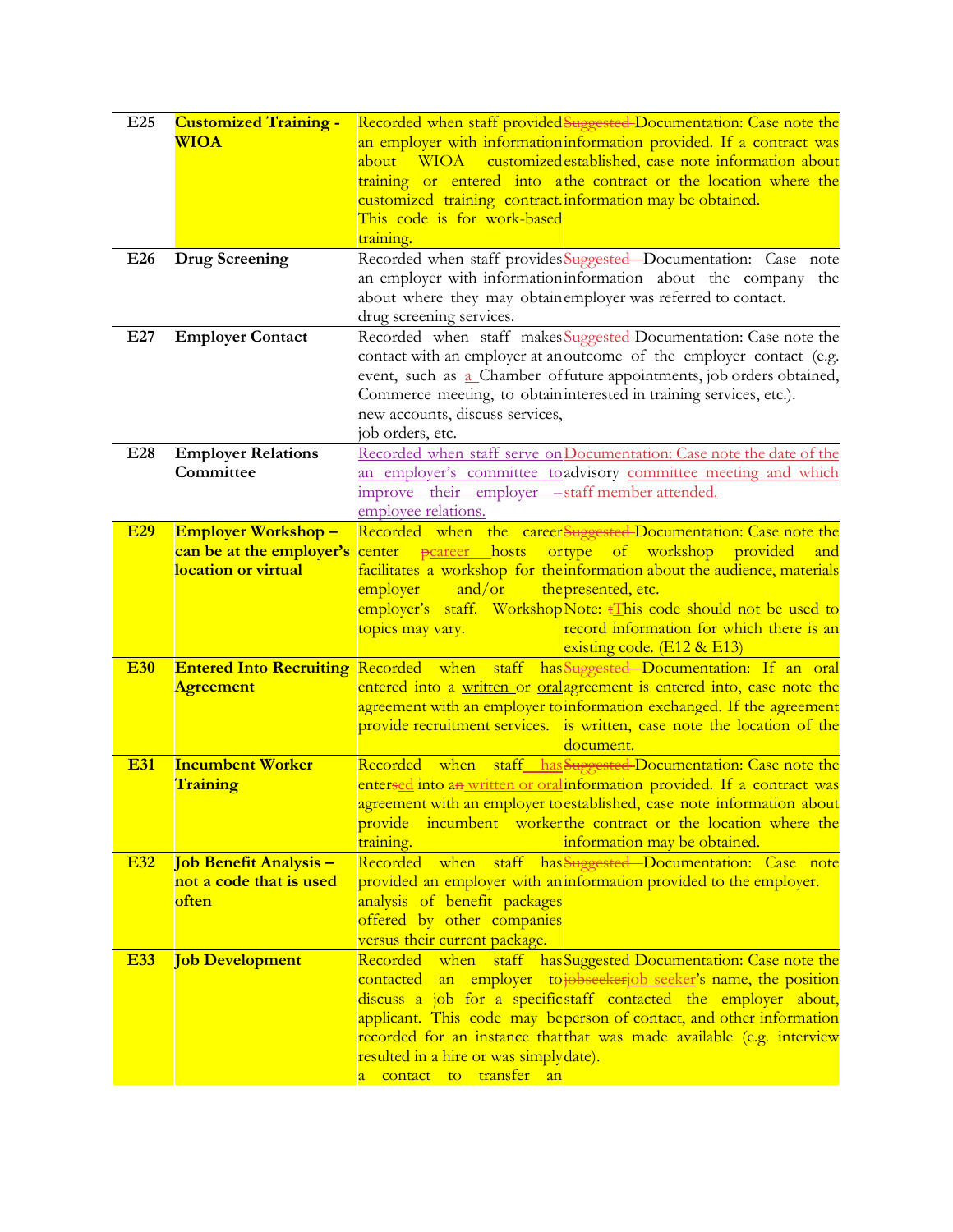|            |                                | application,<br><u>résumé</u><br><b>or</b><br>schedule an interview.                                                                    |
|------------|--------------------------------|-----------------------------------------------------------------------------------------------------------------------------------------|
| <b>E34</b> | <b>Job Order - this code</b>   | Recorded when staff actively Suggested-Documentation: Case note the                                                                     |
|            | cannot be used when            | obtainsed a job order from anjob order number and where the order                                                                       |
|            | closing and reopening          | employer. This code should was obtained (e.g. Commerce meeting on                                                                       |
|            | job orders due to old<br>dates | not be recorded if staff did not 10/2/20138.<br>have direct contact with the                                                            |
|            |                                | employer to obtain the job                                                                                                              |
|            |                                | order.                                                                                                                                  |
| <b>E35</b> | <b>Job Referrals and</b>       | Recorded when staff refersred Suggested Documentation: Case note the                                                                    |
|            | Placement                      | candidates to a job order that job order number where the referrals and                                                                 |
|            |                                | resultsed in a placement.<br>placements were recorded.                                                                                  |
| E36        | Medical Exam/Physical Recorded | staff Suggested-Documentation: Case note the<br>when<br>coordinates                                                                     |
|            |                                | refers business the employer was referred to and<br><b>or</b><br>jobseekerjob seekers to obtain the type of service they sought.        |
|            |                                | medical exams or physicals as a                                                                                                         |
|            |                                | requirement of the employer's                                                                                                           |
|            |                                | hiring process.                                                                                                                         |
| E37        | <b>NEG Employer</b>            | Recorded when staff assists an Suggested-Documentation: Case note the                                                                   |
|            | <b>Application Assistance</b>  | employer with information ortype of assistance provided and the title of                                                                |
|            |                                | completion of a National the grant.                                                                                                     |
|            |                                | Emergency Grant application.                                                                                                            |
|            |                                |                                                                                                                                         |
| <b>E38</b> | <b>On The Job Training</b>     | Recorded when staff discusses Suggested-Documentation: Case note the                                                                    |
|            |                                | on the job training (OJT) information provided. If a contract was                                                                       |
|            |                                | and/or develops an OJT established, case note information about<br>contract with an employer.<br>the contract or the location where the |
|            |                                | information may be obtained.                                                                                                            |
| E39        | <b>Provision of Meeting</b>    | Recorded when staff provides N/A                                                                                                        |
|            | Facility                       | an employer with a meeting                                                                                                              |
|            |                                | space with or without a fee.                                                                                                            |
| E40        | <b>Credit Information</b>      | Provision of Special Tax Recorded when staff provides Suggested-Documentation: Case note                                                |
|            |                                | an employer with information which special tax credit information was<br>on special tax credits.<br>provided about.                     |
| <b>E41</b> | <b>Public Sector-</b>          | Recorded when staff provides Suggested-Documentation: Case note the                                                                     |
|            | <b>Temporary Jobs</b>          | an public sector employer intype of assistance provided (e.g. the type                                                                  |
|            |                                | the public sector with of temporary job, jobseekerjob seekers                                                                           |
|            |                                | temporary help from the pool referred, method of referral, etc.).                                                                       |
|            |                                | of jobseekerjob seekers in the                                                                                                          |
|            |                                | state's job bank.                                                                                                                       |
| <b>E42</b> | Rapid                          | Recorded when staff respond Suggested-Documentation: Case note the                                                                      |
|            | <b>Response/Dislocated</b>     | to rapid response events to type of assistance provided.                                                                                |
|            | <b>Workers Assistance</b>      | information<br>about<br>provide                                                                                                         |
|            |                                | one-stopcareer center services,                                                                                                         |
| <b>E43</b> | <b>Short Time</b>              | registration information, etc.<br>The Short Time Compensation N/A                                                                       |
|            | <b>Compensation</b>            | (STC) program is a voluntary                                                                                                            |
|            |                                | employer program designed to                                                                                                            |
|            |                                | help employers maintain their                                                                                                           |
|            |                                | staff by reducing weekly hours                                                                                                          |
|            |                                |                                                                                                                                         |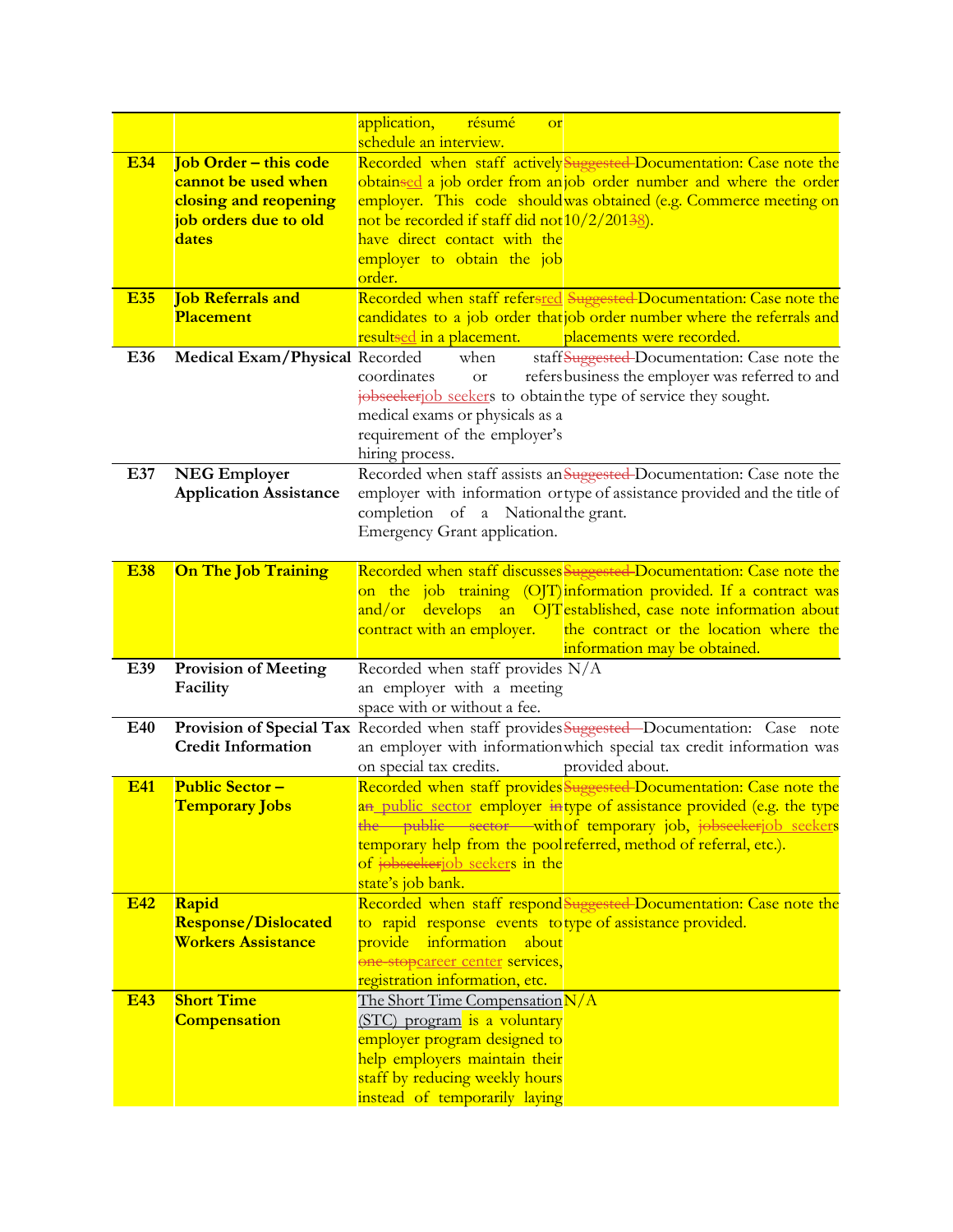|            |                                                 | off employees when<br>the<br>employer is faced with<br>$\mathbf{a}$                                                                  |
|------------|-------------------------------------------------|--------------------------------------------------------------------------------------------------------------------------------------|
|            |                                                 | temporary<br>slowdown<br>in                                                                                                          |
|            |                                                 | business.                                                                                                                            |
|            |                                                 | This code is recorded when                                                                                                           |
|            |                                                 | staff<br>provide<br>employers                                                                                                        |
|            |                                                 | information about the STC                                                                                                            |
|            |                                                 | program.                                                                                                                             |
| <b>E44</b> | <b>Provided Human</b>                           | Recorded when staff provides Suggested-Documentation: Case note the                                                                  |
|            | <b>Resource Services</b>                        | services to antype of human resource services provided<br>personnel =<br>employer.<br>to the employer.                               |
| <b>E45</b> |                                                 | <b>Temporary Employment</b> Recorded when the One-N/A                                                                                |
|            | <b>Service Center</b>                           | Stopcareer center is used as a                                                                                                       |
|            |                                                 | temporary employment service                                                                                                         |
|            | <b>DEO</b> will be providing                    | center for an employer.                                                                                                              |
|            | additional information<br>about the use of this |                                                                                                                                      |
|            | code.                                           |                                                                                                                                      |
| E46        | <b>Trade Act Petition</b>                       | Recorded when staff provides $N/A$                                                                                                   |
|            | Assistance                                      | assistance filing a petition for                                                                                                     |
|            |                                                 | TAA.                                                                                                                                 |
| E47        | <b>WARN Notice</b>                              | Recorded when staff provides N/A                                                                                                     |
|            | Assistance                                      | assistance to an employer who<br>needs to file a WARN notice.                                                                        |
| E48        | Processed I-9s                                  | Recorded<br>when<br>staff $N/A$                                                                                                      |
|            |                                                 | completes the employment                                                                                                             |
|            |                                                 | eligibility form I-9 for an                                                                                                          |
|            |                                                 | employer.<br>Recorded when staff conducts Note: Code E49 should be recorded to                                                       |
| <b>E49</b> | <b>Organizational Visit</b><br><b>MSFW</b>      | an on-site visit to a migrant represent the fulfillment of duties of                                                                 |
|            |                                                 | workerMSFW workers who are required to visit<br>seasonal<br>farm                                                                     |
|            | <b>NO LONGER</b>                                | organization to discuss services organizations to inform the organization                                                            |
|            | <b>APPLICABLE TO</b>                            | the One-Stopcareer center can and its members of services available at                                                               |
|            | <b>VETERANS</b>                                 | offer the business.<br>the One-Stopcareer center. This code                                                                          |
|            |                                                 | should primarily be used to represent staff<br>going out to the field to conduct these                                               |
|            |                                                 | visits, but may also be recorded if an                                                                                               |
|            |                                                 | organization's representative makes an in-                                                                                           |
|            |                                                 | house visit.                                                                                                                         |
| <b>E50</b> |                                                 | <b>Employer Outreach Visit Recorded when staff conducts Note: Outreach is an effort by the One-</b>                                  |
|            | <b>MSFW</b>                                     | outreach to migrant seasonalStopcareer center to personally contact<br>farm worker employers to MSFW employers outside of the center |
|            | <b>NO LONGER</b>                                | discuss services the <del>One-</del> who have not used the services offered by                                                       |
|            | <b>APPLICABLE TO</b>                            | Stop <u>career center</u> can offer.<br>the center.                                                                                  |
|            | <b>VETERANS</b>                                 |                                                                                                                                      |
|            |                                                 |                                                                                                                                      |
| E51        | <b>Provided Work</b>                            | Recorded when staff provides Suggested-Documentation: Case note the                                                                  |
|            | <b>Readiness Certification</b>                  | certification type<br>work readiness<br>of<br>work<br>readiness                                                                      |
|            |                                                 | information or<br>services to                                                                                                        |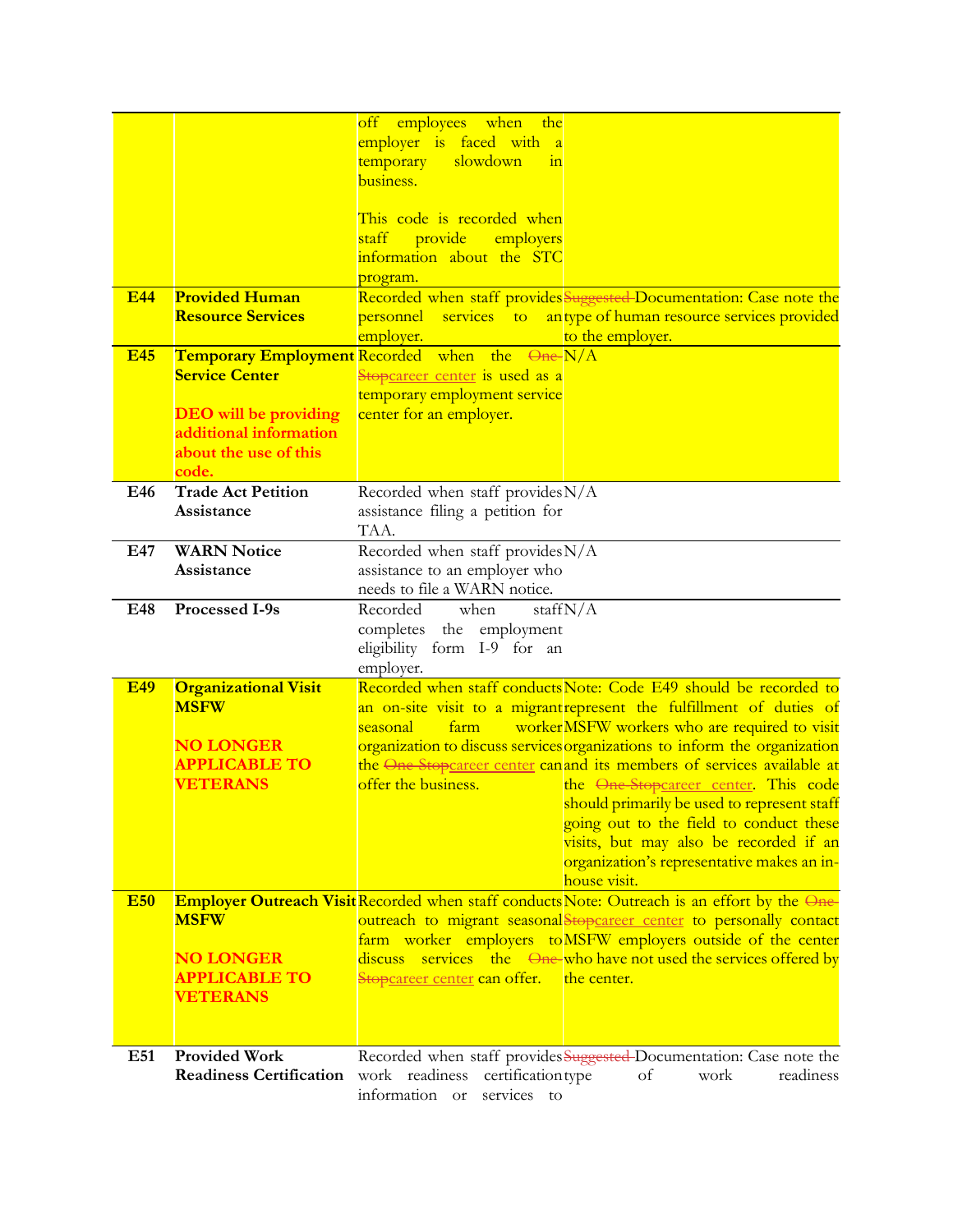|     |                             | jobseekerjob seekers on behalf program/certification the employer is                                    |
|-----|-----------------------------|---------------------------------------------------------------------------------------------------------|
|     |                             | provided.<br>of an employer.                                                                            |
| E70 | Rapid Response Initial      | Recorded when the LocalRecommended<br>$in-$<br>be<br>to                                                 |
|     |                             | <b>Employer Visit &amp; Needs</b> Coordinator has met with the person. However, direct contact includes |
|     | Screening                   | leadership<br>orvirtual and phone meetings. A case note<br>employer's                                   |
|     |                             | Human Resource department, may be entered documenting the meeting                                       |
|     |                             | including but not limited toparticipants.                                                               |
|     |                             | touring the facility, screening                                                                         |
|     |                             | for layoff<br>aversion,<br>and                                                                          |
|     |                             | interviewing the employer to                                                                            |
|     |                             | identify needs. The initial visit                                                                       |
|     |                             | shall include an invitation to                                                                          |
|     |                             | the career center for Rapid                                                                             |
|     |                             | Response<br>Orientation,<br>see                                                                         |
|     |                             | E74.                                                                                                    |
| E71 | Provision of a Layoff       | Recorded after the initial visitPlans should be submitted electronically,                               |
|     | <b>Aversion Plan</b>        | is and the employer<br>should confirm<br>orientation.<br>Code<br>and                                    |
|     |                             | the Localreceipt. A case note will be used to<br>recorded when                                          |
|     |                             | Coordinator has provided acapture<br>date<br>submitted<br>the<br>and                                    |
|     |                             | written plan outlining the confirmed/received.                                                          |
|     |                             | employer's steps to retain their                                                                        |
|     |                             | workforce, avert closure or                                                                             |
|     |                             | downsizing, and the necessary                                                                           |
|     |                             | local,<br>federal<br>state,<br>and                                                                      |
|     |                             | assistance<br>and<br>resource                                                                           |
|     |                             | programs to support layoff                                                                              |
|     |                             | aversion including referrals to                                                                         |
|     |                             | non-profit, community, or                                                                               |
|     |                             | business service organizations                                                                          |
|     |                             | to assist with loan, grant, or                                                                          |
|     |                             | other<br>applications.<br>When                                                                          |
|     |                             | appropriate,<br>the<br>Local                                                                            |
|     |                             | shall<br>Coordinator<br>provide                                                                         |
|     |                             | information on Short-Time                                                                               |
|     |                             | Compensation, see E43, and                                                                              |
|     |                             | follow up two-weeks later with                                                                          |
|     |                             | employer.                                                                                               |
| E72 | Referral to Small           | Recorded after the initial visitThis code is not entered for each follow                                |
|     | <b>Business Development</b> | orientation.<br>Code is up. At a minimum, the coordinator should<br>and                                 |
|     | Center (SBDC)               | the Localfollow up once to ensure the small<br>recorded when                                            |
|     |                             | provided business is connected with and working<br>has<br>Coordinator                                   |
|     |                             | SBDC contact information, with SBDC to avert layoffs.                                                   |
|     |                             | information,<br>training<br>and                                                                         |
|     |                             | scheduled the initial SBDC                                                                              |
|     |                             | appointment for a<br>small                                                                              |
|     |                             | business facing barriers and                                                                            |
|     |                             | threatened with layoffs or                                                                              |
|     |                             | The<br>closure.<br>Local                                                                                |
|     |                             | Coordinator shall follow up                                                                             |
|     |                             | two-weeks<br>later with<br>the                                                                          |
|     |                             | employer.                                                                                               |